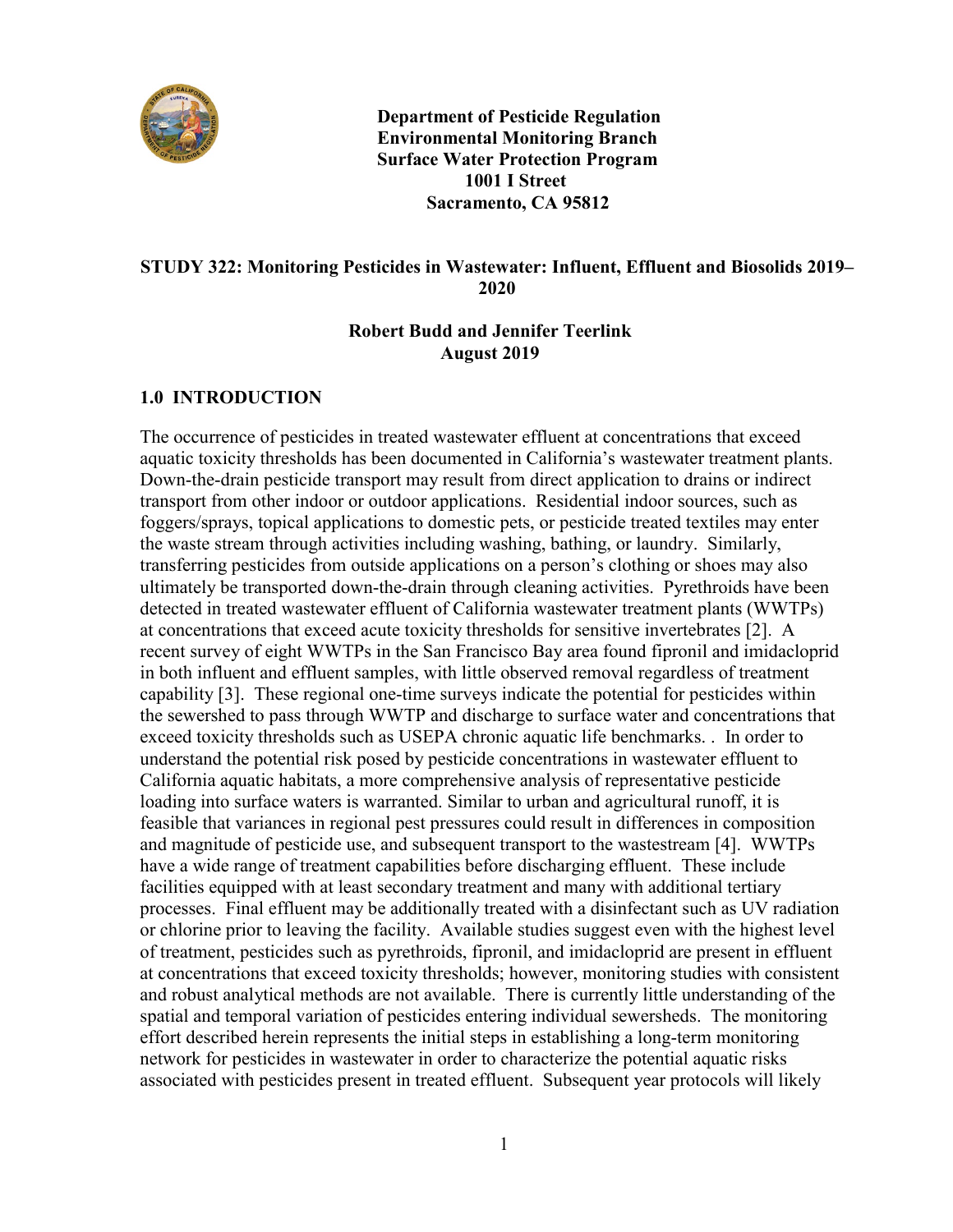incorporate additional study objectives such as characterizing pesticide use patterns and sources within the sewershed.

# **2.0 OBJECTIVES**

The overall goal of this project is to assess pesticide concentrations found in wastewater influent and effluent in California.. Specific objectives include:

- 1) Determine presence and concentrations of selected pesticides in wastewater influent, effluent, and biosolids;
- 2) Evaluate regional and seasonal differences in wastewater pesticide loading to WWTPs;
- 3) Evaluate magnitude of measured effluent concentrations relative to water quality or aquatic toxicity thresholds;
- 4) Evaluate influence of sewershed characteristics (i.e., population, contributing industry) on relative pesticide loading;

# **3.0 PERSONNEL**

The study will be conducted by staff from the California Department of Pesticide Regulations (CDPR's) Environmental Monitoring Branch, Surface Water Protection Program (SWPP), under the general direction of Nan Singhasemanon, Environmental Program Manager. Key personnel are listed below:

Project Leader: Robert Budd, Ph.D. Field Coordinator: Jason Carter, Ph.D. Reviewing Scientist: Jennifer Teerlink, Ph.D. Statistician: Dan Wang, Ph.D. Laboratory Partner: UC Davis, Dr. Thomas Young's laboratory (Contract #18-C0159) Collaborators: Wastewater Treatment Plants throughout California Please direct questions regarding this study to Robert Budd, Research Scientist, at (916) 445- 2505 or [Robert.Budd@cdpr.ca.gov.](mailto:Robert.Budd@cdpr.ca.gov)

# **4.0 STUDY PLAN**

 **4.1 Site Selection.** Monitoring sites are chosen based on the need to collect the necessary data to address study objectives. Volunteer WWTPs throughout California were identified through direct contact with plant management and technical staff. Participating WWTPs span a wide range of comparative parameters, including region, size (measured in gallons treated per day), treatment capability (secondary or tertiary), final treatment (disinfectant), and point of discharge (surface waters or marine) (Table 1). Additional sample locations may be included as participation in the program increases.

**4.2 Pesticides for Analysis.**  SWPP conducted a retail store survey to identify pesticide products and associated active ingredients available directly to the consumer with potential for down-the-drain transport including pet products [5]. SWPP used the results from the survey to create a preliminary list of target analytes. Analytical methods were developed for a select list of pesticides during a previous collaborative project (Contract # 14-C0103) with UC Davis. Developed analytical methods (Table 2) were used to analyze samples collected during a yearlong monitoring study at a California wastewater treatment plant. In addition to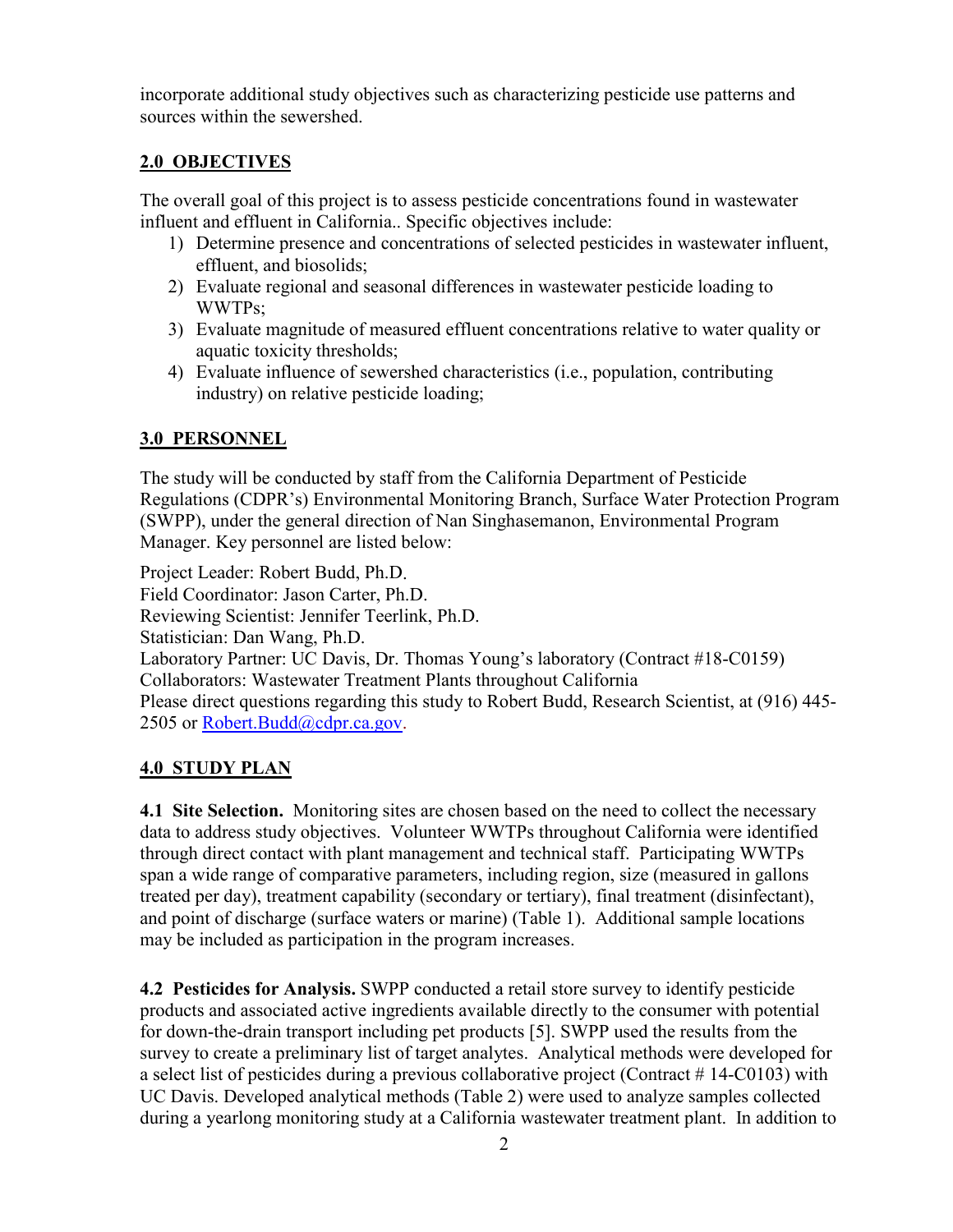the targeted analytical methods, non-target and suspect screening approaches were used on all samples to identify any pesticides consistently present and in need of further quantification. There were no additional pesticides of concern identified at this time. A subsequent retail store survey further confirmed that the established targeted analytical methods sufficiently capture pesticides currently available for homeowner purchase and use [\[6\]](#page-6-4). The analytical method for analysis of biosolids is currently under development and will target a comparable list of analytes, with a focus on hydrophobic pesticides that partition to the solid phase of treated wastewater.

#### **4.3 Sample Collection.**

 a similar time frame, allowing for analysis of all sites as a single batch. Collection methods Thomas Young at the University of California at Davis for analysis. Additional water quality individual WWTPs. A chain-of-custody record will be completed and accompany each sample. All influent, effluent, and biosolid samples will be collected and shipped by the participating WWTPs to UC Davis using sampling bottles, coolers, and prepaid shipping labels provided by CDPR. CDPR will coordinate sampling events to ensure all samples are collected within will follow methods consistent with individual plant collection protocols using 24-hour composite (either flow-weighted or time-weighted) for all influent and effluent samples. Influent and effluent samples will be collected in 1-L amber bottles per monitoring event. Influent and effluent sampling will be conducted up to four times at each of the participating WWTPs (Table 3). Influent samples will be collected after the preliminary filtration and before primary treatment. Effluent samples will be collected at the end stage of physical treatment, but may be taken prior to the disinfection step. Dewatered biosolids will be collected at each location once during the course of the study. All samples will be shipped on ice within 24 hrs of collection using CDPR-provided coolers and shipping labels to Dr. parameters and details specific to collected sample (i.e., daily flow data) may be provided by

## **5.0 CHEMICAL ANALYSIS**

 Water and biosolid samples will be analyzed for pesticides by Dr. Thomas Young at the University of California at Davis according to the methods developed under CDPR Contracts 14-C0103 and 18-C0159 [\[9\]](#page-6-5).

## **6.0 DATA ANALYSIS AND REPORTING**

 are made available. CDPR will not associate final results with specific plant locations and results will be presented in an anonymized format. Each participating plant will receive the pesticides results from their plant as quickly as they identities without express written consent of the participating plant. Otherwise, all pesticide

results will be presented in an anonymized format.<br>We will use various nonparametric and parametric statistical methods to analyze all of the data generated during this study including site information, general water quality measurements, and pesticide analytical data. The data collected from this project may be used to develop or calibrate down-the-drain pesticide model.

 Environmental pesticide monitoring data are typically heavily skewed and contain a number of results that are below limits of quantification (LOQs). Statistical analysis of datasets with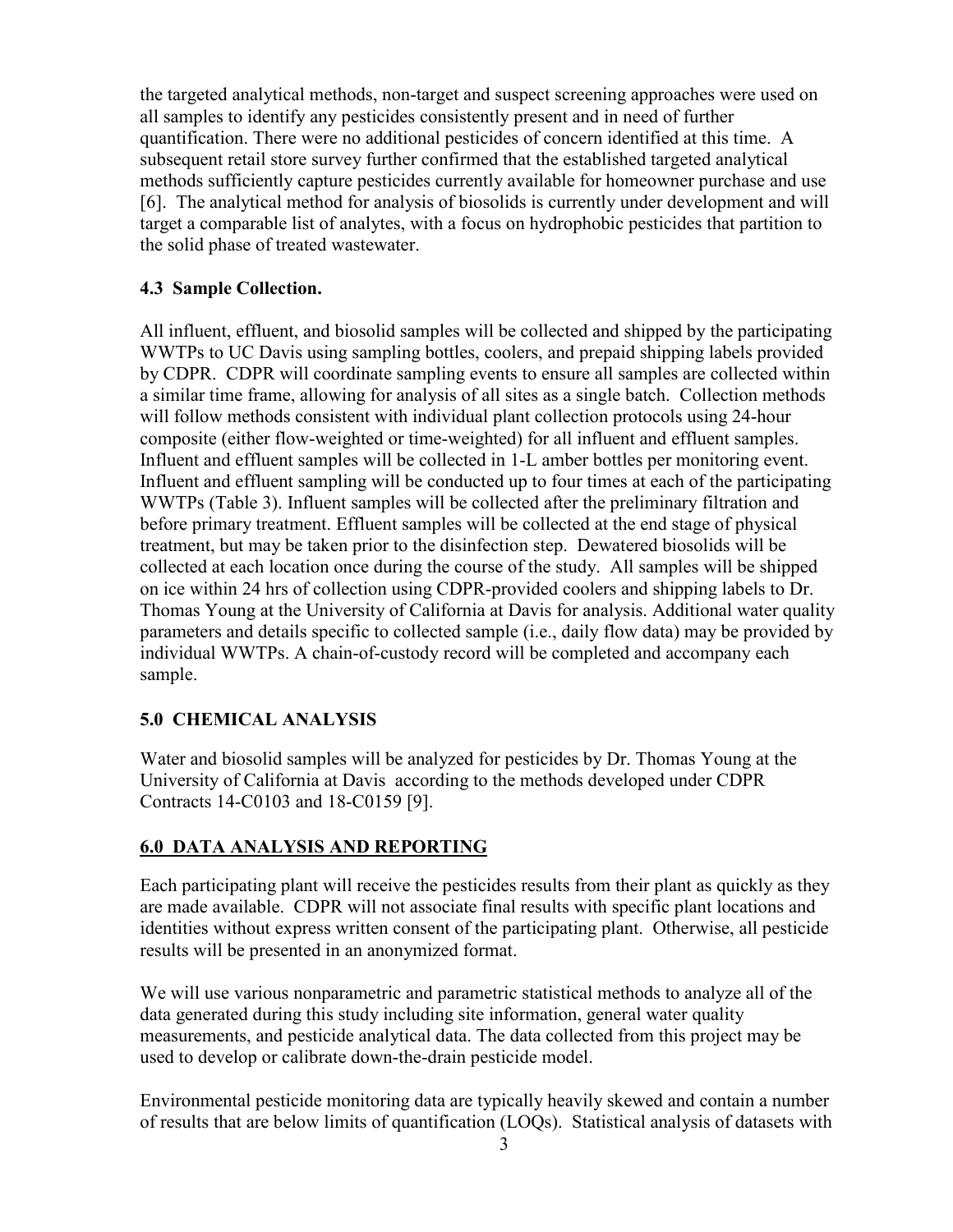multiple RLs may violate the normality and equal-variance assumptions of parametric procedures (e.g., ANOVA and *t*-tests). In order to appropriately address the characteristics of the sample data, a more generic and distribution-free approach, such as non-parametric statistics, will be used in this study. Helsel (2012) illustrated the application of nonparametric procedures to skewed and censored environmental data. We will primarily reference Helsel (2012) as a general guideline for data analysis of this study. The data will be analyzed by using the R statistical program [\(R](http://www.r-project.org/) Core Team, 2014), specifically the Nondetects And Data Analysis for environmental data (NADA) package for R [\(http://cran.r-project.org/web/packages/NADA/NADA.pdf\)](http://cran.r-project.org/web/packages/NADA/NADA.pdf), and Minitab [\(http://www.minitab.com/en-us](http://www.minitab.com/en-us)/).

 following statistical procedures for data analysis (Table 4). Based on the study objectives, preliminary analysis, and data availability, we propose the

- 1) Explanatory data analysis will be performed to summarize the characteristics of the sample data. Plots such as boxplots, histograms, probability plots, and empirical distribution functions will be produced to explore any potential patterns implied by the data.
- 2) Hypothesis tests will be conducted to compare the concentration between groups of interest. Non-parametric procedures will be used to compute the statistics for hypothesis testing. Data with multiple reporting limits will be censored at the highest limit before proceeding if the test procedure allows only one RL.

Collected data will be summarized in a data report and potentially peer-review journal articles. Participating plants will be granted the opportunity (minimum of 30 days) to review written reports or journal articles prior to publication.

## **7.0 TIMELINE**

Field Sampling: May 2019–May 2020 Chemical Analysis: May 2019–July 2020 Summary Report: December 2020

| <b>Facility Treatment</b> | <b>Discharge Point</b> | <b>Number of Plants</b> | <b>Plant Capacity</b><br>$(MGD)^*$ |
|---------------------------|------------------------|-------------------------|------------------------------------|
| Secondary                 | Ocean                  | 12                      | $7.6 - 450$                        |
|                           | <b>Fresh Water</b>     |                         | $6.7 - 60$                         |
| Tertiary                  | Ocean                  | 2                       | $8.5 - 20$                         |
|                           | <b>Fresh Water</b>     |                         | $15 - 100$                         |
|                           | Recycled               | 2                       | 2                                  |
| Total                     |                        | 25                      | 2-450                              |

 **Table 1.** Summary of participating WWTPs in monitoring study.

\*Millions of gallons per day (MGD)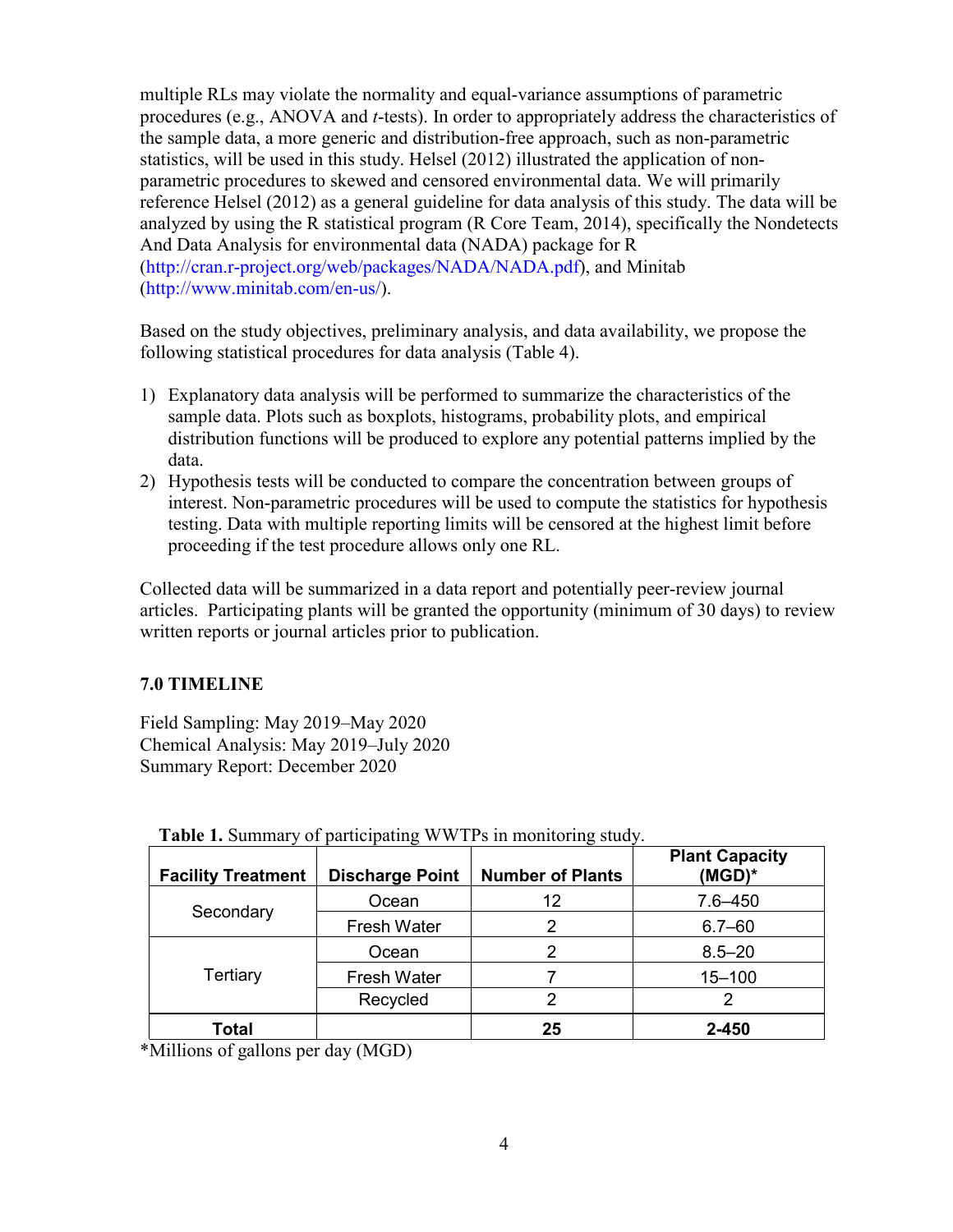|                           |                    | $LOQ$ (ng/L)    |                 |
|---------------------------|--------------------|-----------------|-----------------|
| <b>Pesticide</b>          | <b>Source Type</b> | <b>Influent</b> | <b>Effluent</b> |
| Bifenthrin                | <b>GC NCI</b>      | 1               | 0.4             |
| Chlorpyrifos              | <b>GC NCI</b>      | 0.5             | 0.1             |
| Cyfluthrin                | <b>GC NCI</b>      | $\overline{2}$  | 1               |
| Cyhalothrin               | <b>GC NCI</b>      | 0.5             | 0.2             |
| Cypermethrin              | <b>GC NCI</b>      | $\overline{5}$  | 1               |
| Deltamethrin              | <b>GC NCI</b>      | $\overline{5}$  | $\overline{4}$  |
| Esfenvalerate             | <b>GC NCI</b>      | $\mathbf{1}$    | 1               |
| Fipronil-desulfinyl       | <b>GC NCI</b>      | 0.2             | 0.04            |
| Fipronil-sulfide          | <b>GC NCI</b>      | 0.2             | 0.04            |
| Fipronil-sulfone          | <b>GC NCI</b>      | 0.2             | 0.2             |
| Permethrin                | <b>GC NCI</b>      | 10              | 10              |
| Chlorothalonil            | <b>GC NCI</b>      | 100             | 20              |
| Novaluron                 | <b>GC NCI</b>      | $\overline{2}$  | $\mathbf{1}$    |
| Prallethrin               | <b>GC NCI</b>      | 0.5             | 0.2             |
| Phenothrin                | <b>GC NCI</b>      | 100             | 20              |
| Cyphenothrin              | <b>GC NCI</b>      | $\mathbf{1}$    | 0.4             |
| Fipronil amide            | <b>GC NCI</b>      | 0.5             | 0.2             |
| Fipronil-desulfinyl amide | <b>GC NCI</b>      | 0.5             | 0.2             |
| Bioallethrin              | <b>GC NCI</b>      | 0.2             | 0.1             |
| Fipronil                  | <b>GC NCI</b>      | $\mathbf{1}$    | 0.4             |
| Propoxur                  | $LC$ $ESI +$       | $\overline{5}$  | $\mathbf{1}$    |
| Pyriproxyfen              | $LC$ $ESI +$       | 25              | $\overline{5}$  |
| Imidacloprid              | $LC$ $ESI +$       | 10              | $\overline{2}$  |

**Table 2**. Pesticides to be monitored for in wastewater influent and effluent, with their respective reporting limit (RL).

**Table 3.** Estimated wastewater sample allocation with three to four discrete sampling events for influent and effluent and one biosolids event.

|                  | Event | Event | Event | Event |                      |
|------------------|-------|-------|-------|-------|----------------------|
| #WWTP            |       |       |       |       | <b>Total Samples</b> |
| Influent         |       |       |       |       |                      |
| Up to $50$       |       |       |       |       | Up to $90$           |
| Effluent         |       |       |       |       |                      |
| Up to $50$       |       |       |       |       | Up to $90$           |
| <b>Biosolids</b> |       |       |       |       |                      |
| Up to $32$       |       |       |       |       | Up to $30$           |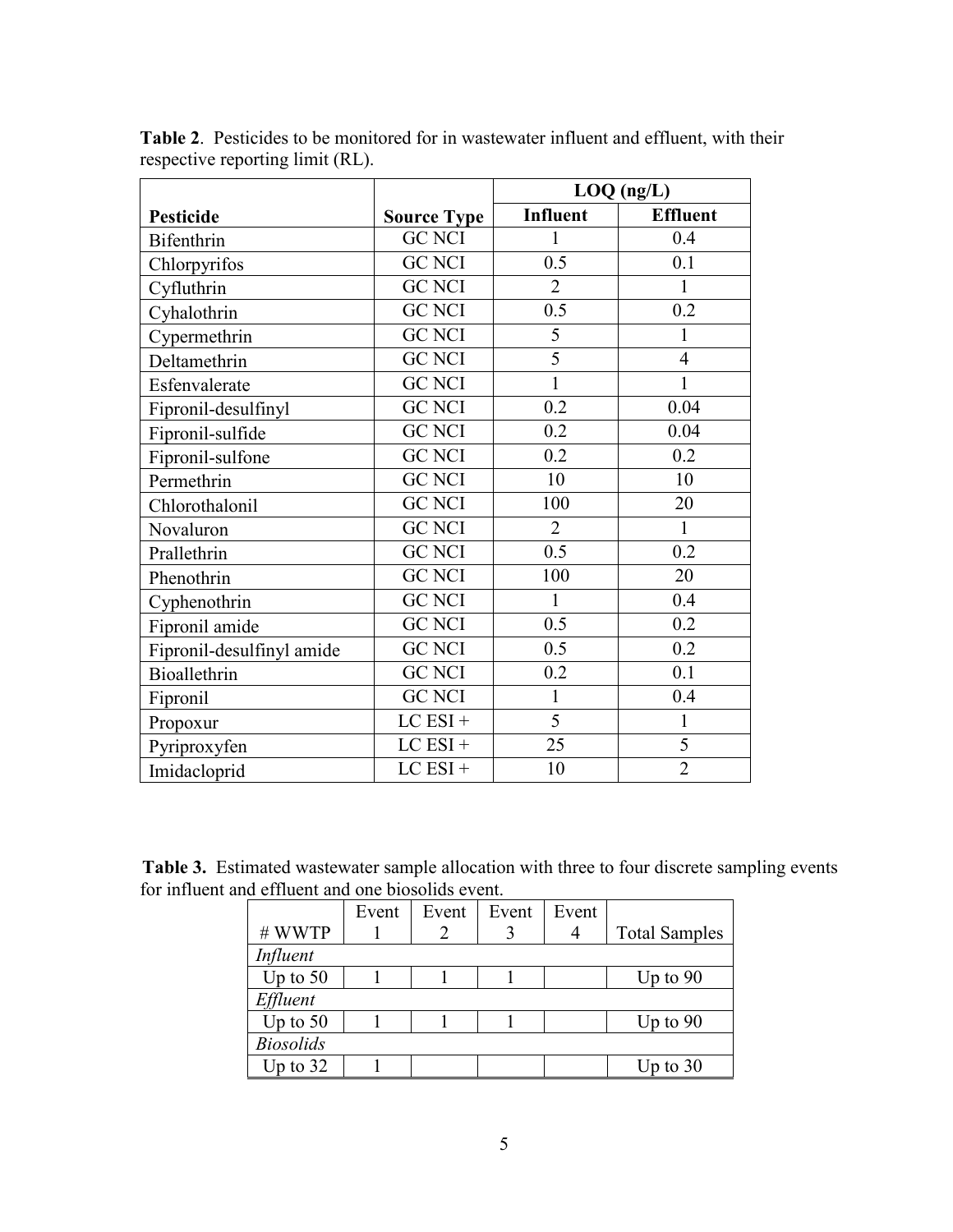**Table 4.** Non-parametric procedures frequently used for comparing paired data, two samples and three or more samples.

| Data                     | Non-Parametric Procedure                                                          |  |  |
|--------------------------|-----------------------------------------------------------------------------------|--|--|
| Paired data              | Wilcoxon signed-rank test for uncensored data                                     |  |  |
|                          | Sign test (modified for ties) for censored data with one RL                       |  |  |
|                          | Score tests for censored data with multiple RLs (the PPW test and the Akritas     |  |  |
|                          | test)                                                                             |  |  |
| Two samples              | Wilcoxon rank-sum (or Mann-Whitney) test or Kolmogorov-Smirnov test for           |  |  |
|                          | censored data with one RL                                                         |  |  |
|                          | <i>Score tests</i> for censored data with multiple RLs (the <i>Gehan test</i> and |  |  |
|                          | generalized <i>Wilcoxon test</i> )                                                |  |  |
| Three or more samples in | Kruskal-Wallis test (for unordered alternative) or Jonckheere-Terpstra test       |  |  |
| one-way layout           | (for ordered alternative) for censored data with one RL                           |  |  |
|                          | Generalized Wilcoxon score test for censored data with multiple RLs               |  |  |
|                          | Multiple comparison to detect which group is different                            |  |  |
| Three or more samples in | Friedman's test (for unordered alternative) or Page's test (for ordered           |  |  |
| two-way layout           | alternative) for censored data with one RL                                        |  |  |
|                          | Multiple comparison to detect which group is different                            |  |  |